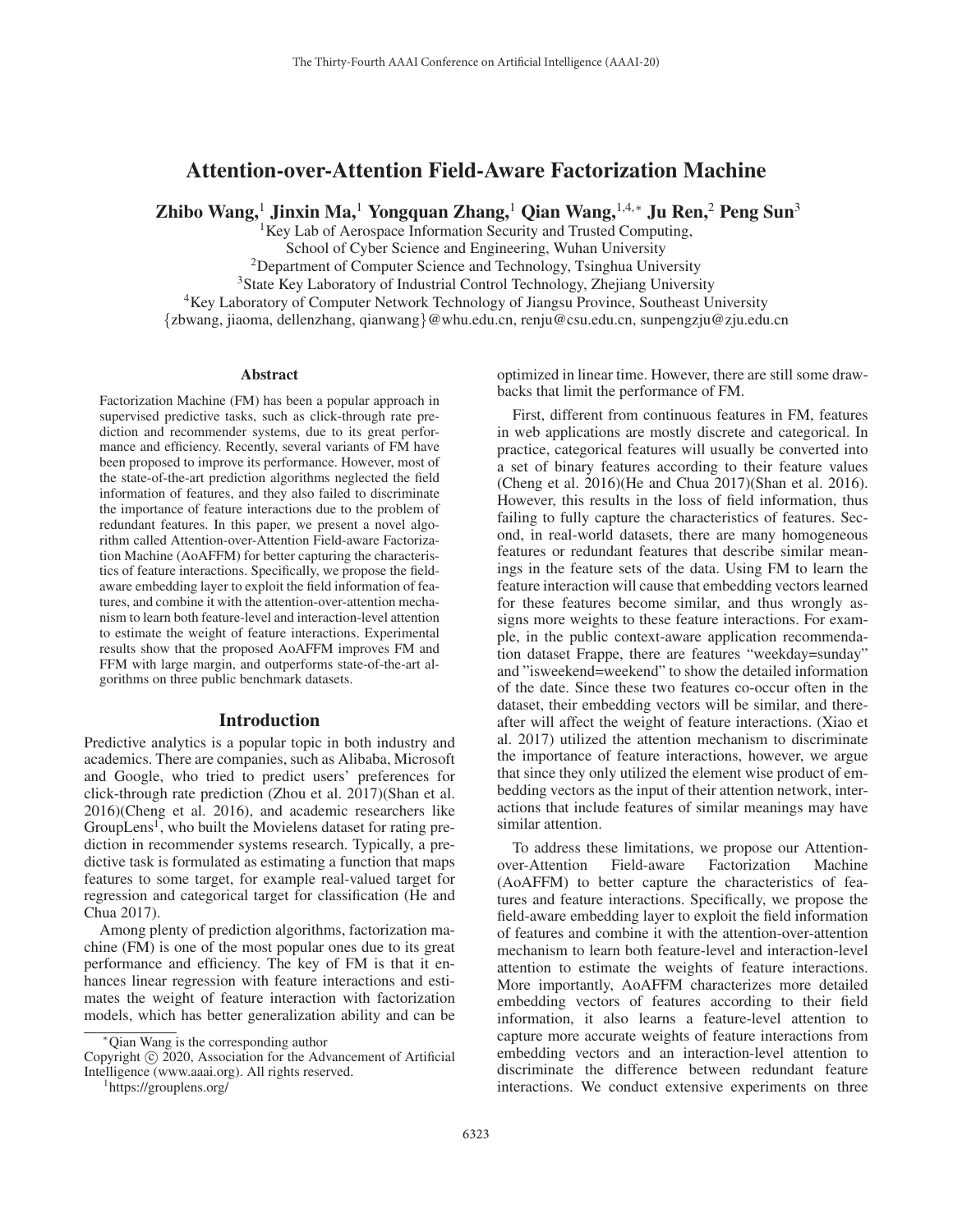public datasets to validate our intuition. Results show that AoAFFM outperforms the state-of-the-art prediction algorithms.

The main contributions of this work are as follows.

- We observe that most of the state-of-the-art prediction algorithms neglect the field information of features and fail to discriminate features of similar meanings.
- We propose a novel algorithm called Attention-over-Attention Field-aware Factorization Machine (AoAFFM). AoAFFM exploits the field information of features, and better captures the characteristics of feature interactions to address the problem of redundant features.
- Extensive experiments show that AoAFFM outperforms the state-of-the-art algorithms on Movielens and Frappe datasets, and also shows promising results on the public click-through rate prediction dataset. We also notice that the field-aware embedding layer works better when each field has more features.

## Related Works

Factorization Machine has been a popular approach in supervised predictive tasks, such as click-through rate prediction and recommendation systems, due to its great performance and efficiency. Many variants of FM have been proposed in recent years. Generally, there are two kinds of variants to FM. The first kind is introducing the key of FM, that is feature interactions, into deep neural network architectures. (Cheng et al. 2016) proposed the Wide&Deep algorithm for App recommendation in Google Play, which uses a deep learning component on the concatenation of feature embedding vectors to learn feature interactions. (Shan et al. 2016) proposed DeepCross to automatically learn feature combinations. In (Qu et al. 2016), a novel algorithm named PNN was proposed to utilize multi-layer perceptrons to learn feature interactions with concatenated FM embedding vectors for multi-field categorical data. However, PNN captures little low-order feature interactions. To model both lower-order and high-order feature interactions, (Guo et al. 2017) proposed a new neural network model called DeepFM to model feature interactions of all order. Recently, (Yang et al. 2019) proposed Operation-aware Neural Networks (ONN), which uses FFM to learn different embeddings for different operations, such as convolutional operations and product operations, in forming interactions.

The other kind of FM's variants is to solve the drawbacks of FM. Since (He et al. 2017) pointed out that the inner product of embedding vectors is simply the linear combination of the multiplication of latent factors of embedding vectors, (He and Chua 2017) developed a novel NFM model to deepen FM under the neural network framework for learning higher-order and non-linear feature interactions. (Juan et al. 2016) associated multiple embedding vectors for each feature because they argued that feature interactions with features from different fields should have different embedding vectors. Furthermore, (Xiao et al. 2017) noticed that FM fails to discriminate the importance of feature interactions, thus proposed a novel model called attentional factorization machine (AFM) to utilize attention mechanism to

estimate the weight of feature interactions. However, AFM only utilizes the element wise product of embedding vectors as the input of their attention network, so those redundant feature interactions that include features of similar meanings should have similar attention. To more accurately discriminate the importance of feature interactions, we propose to apply feature-level and interaction-level attention by using attention-over-attention mechanism. Besides, (Zhou et al. 2018) recently breaks the bottleneck that FM models generally compress user behaviors into a length-fixed embedding. They proposed Deep Interest Network (DIN), which uses a local activation unit to adaptively learn from sequential user behaviors.

# Preliminaries

To begin with, we first describe some notations in our model. Let us assume that the feature matrix  $X \in \mathbb{R}^{n*m}$ , where the *i*-th row  $\mathbf{x}_i \in \mathbb{R}^m$  of X describes one instance with m features and the label matrix  $Y \in R^{n*1}$  is the prediction target of all  $n$  instances. This representation with data matrices and feature vectors is common in machine-learning approaches such as linear regression or support vector machines.

### Factorization Machine

The key of Factorization Machine is that it embeds features into a latent space and models feature interactions with the inner product of their embedding vectors (He and Chua 2017). Given a real-valued feature vector  $x \in R^m$ , FM estimates its target as follows.

$$
\hat{y}_{FM}(\mathbf{x}) = \omega_0 + \sum_{i=1}^{m} \omega_i x_i + \sum_{i=1}^{m} \sum_{j=i+1}^{m} \langle v_i, v_j \rangle x_i x_j.
$$
 (1)

where  $\langle \cdot, \cdot \rangle$  stands for the inner product of vectors,  $\omega_0$  is the global bias,  $\omega_i$  is the weight of the *i*-th feature in the linear regression part,  $x_i$  is the feature value of the *i*-th feature,  $\{v_i, v_j\} \in R^k (k \ll m)$  are the embedding vectors of the *i*-th feature and the *j*-th feature. The inner product of  $v_i$  and  $v_j$  defines the weight of feature interactions. In this way, FM is able to estimate reliable parameters even in highly sparse data where standard models fail. Note that in FM, features are represented as real-valued variables.

## Field-aware Factorization Machine

Field-aware Factorization Machine (FFM) actually originates from tensor factorization (Rendle and Schmidt-Thieme 2010)(Jahrer et al. 2012). In FM, each feature interaction shares the same embedding vectors. However, in practice, features often belong to different fields. Thus, FFM assumes that there should be different embedding vectors for feature interactions in different fields. For example, the feature "userID=u00001" belongs to field "userID", and has feature value "u00001", so it should have different embedding vectors with feature "weather=sunny" and feature "weekday=Monday". To be more formal, we have

$$
\hat{y}_{FFM}(\mathbf{x}) = \omega_0 + \sum_{i=1}^{m} \omega_i x_i + \sum_{i=1}^{m} \sum_{j=i+1}^{m} \langle v_{i, f_{k_j}}, v_{j, f_{k_i}} \rangle x_i x_j.
$$
 (2)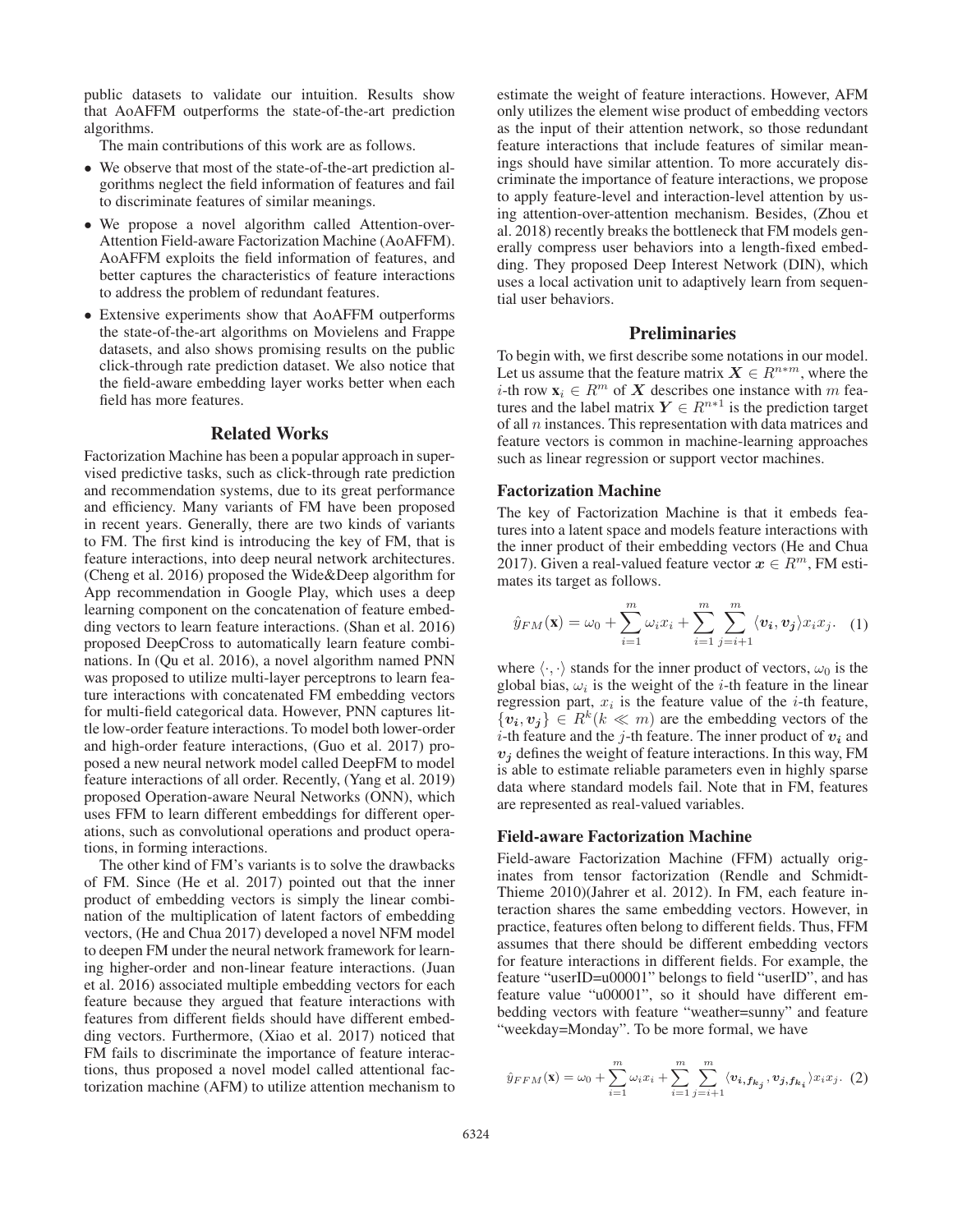

Figure 1: The neural network architecture of Attention-over-Attention Field-aware Factorization Machine

where  $f_{k_i}$  is the  $k_j$ -th field that the j-th feature belongs to, and  $v_{i, f_{k_j}}$  is the embedding vector of the *i*-th feature for field  $f_{k_i}$ . The other notions have the same meaning with FM. Note that usually the size of the embedding vector in FFM is smaller than that in FM because each embedding vector in FFM only needs to learn the effect with a specific field.

# Attention-over-Attention Field-aware Factorization Machine

In this section, we will give a detailed introduction to our proposed Attention-over-Attention Field-aware Factorization Machine (AoAFFM). Figure 1 illustrates the neural network architecture of AoAFFM. The input layer is similar with FM, which adopts a sparse representation for input features. Then, the field-aware embedding layer embeds each non-zero feature into a multiple dense vector. Next, the fieldaware interaction layer gives the element-wise product of interacted vectors and the attention-over-attention layer estimate the feature-level and interaction-level attention for feature interactions. At last, the prediction layer gives the final estimation of the target.

## Field-aware Embedding Layer

First, we propose a new field-aware embedding layer in our neural network modelling. Specifically, the field-aware embedding layer contains multiple fully connected layers that project each feature into multiple dense vector representations, where each dense vector representation belongs to a specific field. Formally, let  $V_i$  be the embedding matrix of the *i*-th feature  $x_i$ , where each row is the embedding vector for a field. Then we have a set of field-aware embedding vectors  $V_X = \{V_1x_1, V_2x_2, \ldots, V_mx_m\}$ , and each feature  $x_i$  also belongs to its field  $f_{k_i}$ .

#### Field-aware Interaction Layer

After the field-aware embedding layer, we feed the embedding vectors  $V_X$  into the field-aware interaction layer to model feature interactions. Firstly, we expand  $m$  features to  $m(m - 1)/2$  feature interactions. For each feature interaction, we estimate its weight using element-wise product as in Figure 2. That is, if the first feature belongs to field  $f_1$  and the second feature belongs to field  $f_2$ , their element-wise product through field-aware interaction layer



Figure 2: Field-aware Interaction Layer.

is  $(v_{1,f_2}, v_{2,f_1})$ . Formally, we can express the output of the field-aware interaction layer as follows:

$$
f_{FI}(\mathbf{\mathcal{V}_{X}}) = \{ (v_{i,f_{k_j}}, v_{j,f_{k_i}}) x_i x_j \}_{(i,j) \in \mathcal{F}} \tag{3}
$$

where F stands for the set of  $m(m-1)/2$  feature interactions. In the following, we write the output in the form of a matrix, denoted as product matrix P.

## Attention-over-Attention Layer

After the field-aware interaction layer, we get the elementwise product matrix  $P$  of embedding vectors of features. Then we utilize attention-over-attention mechanism to learn a feature-level attention to discriminate the importance of feature interactions and an interaction-level attention to address the redundant features problem. Specifically, in the feature-level attention, we feed the product matrix  $P$  into an attention network row-wisely. While in the interactionlevel attention, we utilize weight parameters on the output of feature-level attention, to estimate the weight of feature interactions directly on the interaction level.

Feature-level Attention Network To discriminate the importance of feature interactions, we apply the feature-level attention network, which is a feed forward neural network, on the row vector of product matrix  $P$ , where each row is the element-wise product of embedding vectors for a feature interaction. We denote  $\alpha_{ij}$  as the feature-level attention score for each feature interaction  $x_ix_j$ . Formally, the feature-level attention network is defined as follows.

$$
\alpha'_{ij} = \mathbf{h}_{\alpha}^T ReLU(\mathbf{W}_{\alpha} P_r + \mathbf{b}_{\alpha})
$$

$$
\alpha_{ij} = \frac{exp(\alpha'_{ij})}{\sum_{(i,j)\in\mathcal{F}} exp(\alpha'_{ij})}
$$
(4)

where  $W_{\alpha} \in R^{t_1*K}, b_{\alpha} \in R^{t_1}, h_{\alpha} \in R^{t_1}$  are the parameters of the attention network, and  $t_1$  is the size of the hidden layer.  $P_r = (v_{i, f_{k_j}}, v_{j, f_{k_i}}) x_i x_j$ , and r stands for the position that feature interaction  $x_ix_j$  is in the r-th row of product matrix  $P.$   $ReLU(·)$  is the rectified linear unit activation function for non-linearity. The final attention score  $\alpha_{ij}$  for feature interaction  $x_i x_j$  is given through the softmax function. Note that the output of feature-level attention network, denoted as  $\alpha$ , is a  $\|\mathcal{F}\|$  dimensional vector, where each entry is the attention score for each feature interaction. After we obtain the attention score  $\alpha_{ij}$  for each feature interaction from the feature-level attention, we multiply it with the element-wise product of each feature interaction, so we have  $\alpha_{ij}(v_{i,f_{k_j}}, v_{j,f_{k_i}}) x_i x_j$  as the output.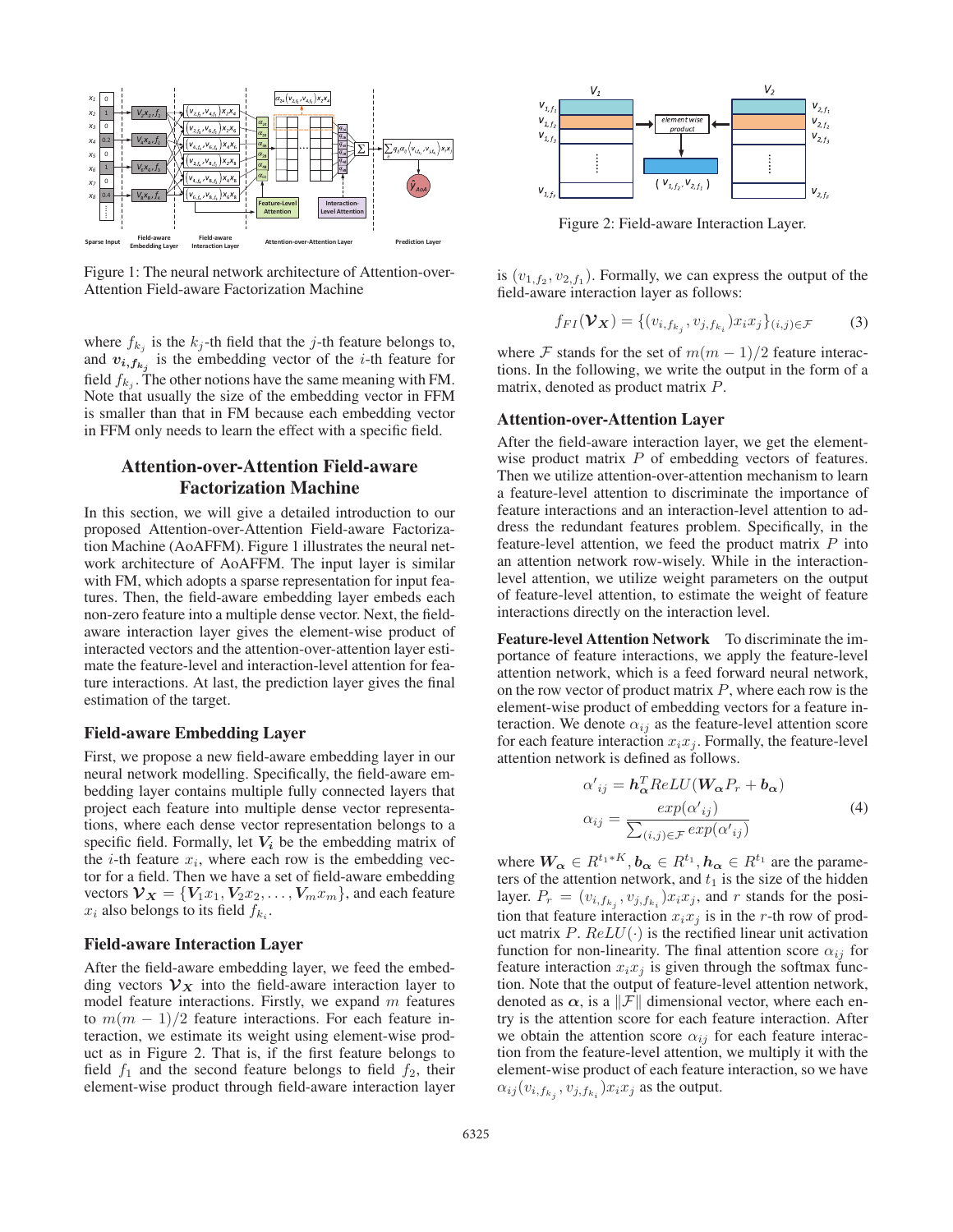Interaction-level Attention Network Although the feature-level attention network learns weights for feature interactions, it cannot address the redundant features problem. Because we use FM or FFM to learn embedding vectors, and it will cause redundant features having similar embedding vectors. Therefore, feature interactions that include embedding vectors of redundant features may have similar attention, which causes too much weights being assigned on one kind of feature interaction. In order to discriminate those similar or redundant feature interactions, we utilize the interaction-level attention layer  $Q \in R^{\|\mathcal{F}\|}$ . For each output of the feature-level attention network  $\alpha_{ij}(v_{i,f_{k_j}}, v_{j,f_{k_i}})x_ix_j$ , *Q* assigns a weight  $q_{ij}$  to it.  $q_{ij}$  is randomly initialized and jointly trained with the model, and we have  $q_{ij}\alpha_{ij}(v_{i,f_{k_j}}, v_{j,f_{k_i}})x_ix_j$  as the final weighted feature interaction, as illustrated in Figure 1. Since featurelevel attention is not learned based on embedding vectors, even feature interactions include similar embedding vectors may have different weights, so the model can address the redundant feature problems by training *Q*.

More formally, we estimate our target as follows.

$$
\hat{y}_{AoA}(\mathbf{x}) = \omega_0 + \sum_{i=1}^m \omega_i x_i +
$$
\n
$$
\mathbf{p}^T \{ \sum_{i=1}^m \sum_{j=i+1}^m q_{ij} \alpha_{ij} \langle \mathbf{v}_{i, f_{k_j}}, \mathbf{v}_{j, f_{k_i}} \rangle x_i x_j \}
$$
\n(5)

where  $\alpha_{ij}$  is the feature-level attention for the feature interaction  $x_i x_j$ ,  $q_{ij}$  is the interaction-level attention weight for interaction  $x_i x_j$ , and  $p \in R^K$  is the weights for the prediction layer.

## **Training**

To learn the parameters for AoAFFM, we utilized the squared loss as the objective function for training. We also added  $L_2$  regularization on the weight matrix of both interaction-level attention layer and feature-level attention network in the objective function to prevent over-fitting. Hence, our loss function is as follows.

$$
\ell = \sum_{\mathbf{x} \in \mathbf{X}} (\hat{y}_{AoA}(\mathbf{x}) - y(\mathbf{x}))^2 + \lambda_1 \|W_{\alpha}\|_2 + \lambda_2 \|Q\|_2 \tag{6}
$$

where  $\lambda_1$  and  $\lambda_2$  are the regularization strength parameters for these two attention mechanisms. In addition, we also adopted dropout (Srivastava et al. 2014) on the featurelevel attention network and batch normalization (Ioffe and Szegedy 2015) to avoid over-fitting. The idea of dropout is to randomly drop neurons of the neural network during training to avoid co-adaptations of neurons on training data, while batch normalization can normalize layer inputs to a zero-mean unit-variance Gaussian distribution for each mini-batch, which leads to faster convergence and better performance. In addition, since the dropout will be disabled during testing, the whole network can be regarded as a model averaging of multiple neural networks, which can improve the generalization and performance (Srivastava et al. 2014).

## Relationship with other Neural Networks

In this section, we compare AoAFFM with existing deep models for CTR prediction.

FFM: FFM (Juan et al. 2016) utilizes the field information of features and deploys multiple feature embedding vectors for each feature according to the field of its feature interactions. After this, it uses the inner product of feature embedding vectors to estimate the weight of feature interactions. Compared with FFM, AoAFFM utilizes the attention-overattention mechanism to better capture characteristics of feature interactions because of the information loss of the inner product.

NFM: To discriminate the weight of feature interactions, He et al. (He and Chua 2017) utilized a multi-layer perceptron to combine the element-wise product of feature embedding vector as a substitute for the inner product. However, if two feature embedding vectors are similar, their weight are still similar. This will cause the over-weight of redundant features, thus affects the performance of prediction.

AFM: In addition to NFM (He and Chua 2017), AFM (Xiao et al. 2017) adds an attention mechanism to better characterize the weight of feature interactions. AFM takes the element-wise product as input, uses a multi-layer perceptron to learn an attention score for each feature interaction, and eventually combines them with a prediction layer. Although AFM is more powerful to NFM, it may suffer the problem of redundant features as we proposed.

## Experiments

To validate our intuition, we conducted experiments to address the following research questions:

- RQ 1 How do the key hyper-parameters influence the performance of the proposed model?
- RQ 2 Is the attention-over-attention mechanism better than the attention mechanism of AFM?
- RQ 3 How does AoAFFM perform compared with the state-of-the-art algorithms?
- RQ 4 How does AoAFFM perform on the large-scale clickthrough rate prediction dataset?

## Data sets

We tested the performance of AoAFFM on three real-world benchmarks datasets: Movielens<sup>2</sup>, Frappe<sup>3</sup>, and Criteo<sup>4</sup>.

• Movielens. In our experiments, we utilized the tag part of the Movielens dataset (Harper and Konstan 2015). Following (He and Chua 2017), since there are only positive instances in the original dataset, we randomly sampled two negative instances for each positive instance to ensure generalization.

<sup>2</sup> https://grouplens.org/datasets/movielens/

<sup>3</sup> http://baltrunas.info/research-menu/frappe

<sup>4</sup> http://labs.criteo.com/2014/02/kaggle-display-advertisingchallenge-dataset/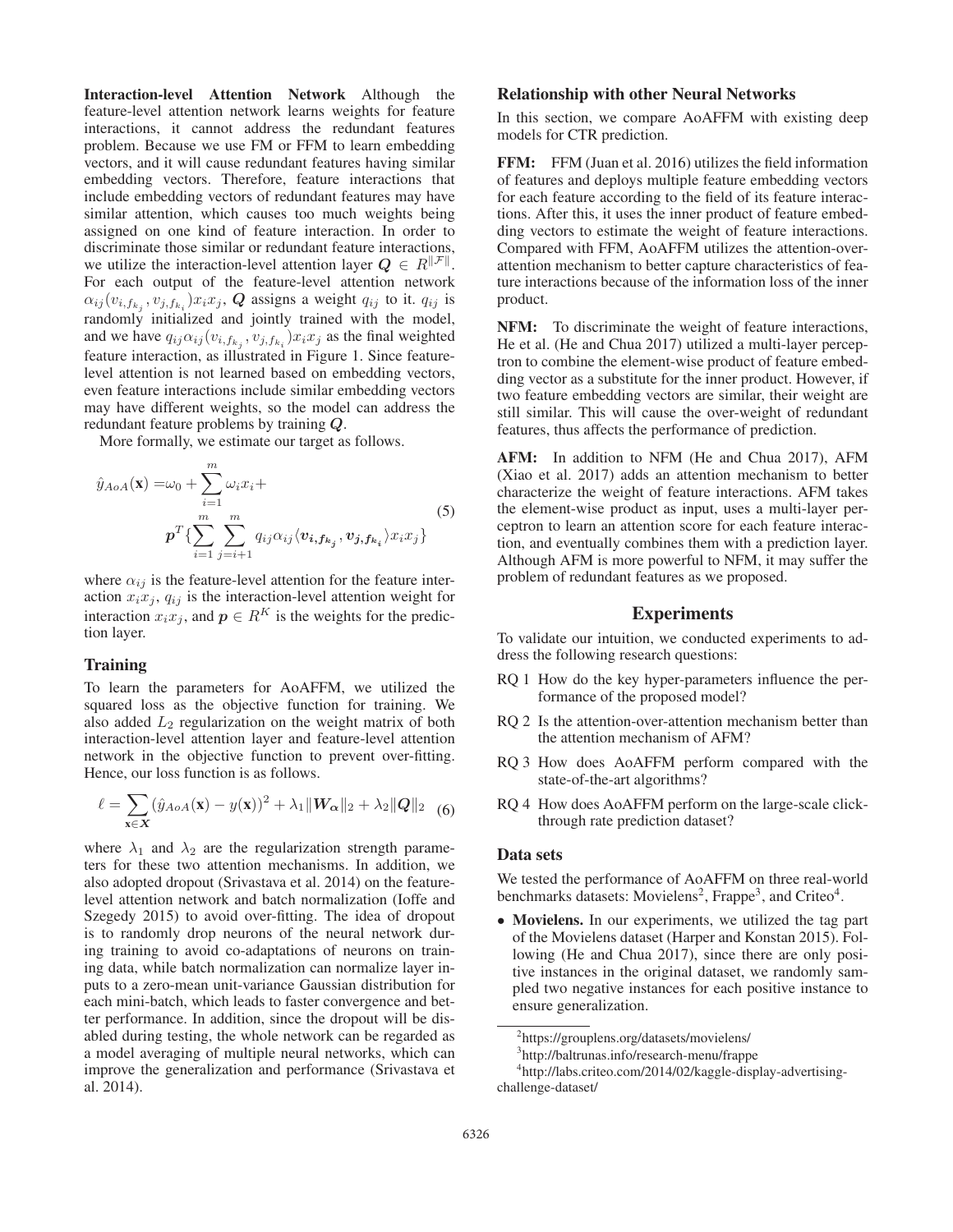- Frappe. We also utilized Frappe dataset (Baltrunas et al. 2015), which is generally used for context-aware apps recommendation. To ensure model generalization, we also randomly sampled two negative instances for each positive instance.
- Criteo. Criteo dataset is a click-through rate prediction dataset in Kaggle competition<sup>5</sup>. Instead of using the original version, we utilized the LIBSVM format of the dataset from (Chang and Lin 2011), because they conducted feature engineering based on a simplified version of the winning solution.

For Movielens and Frappe datasets, we randomly split them into training  $(70\%)$ , validation  $(20\%)$ , and test  $(10\%)$ sets, respectively. For Criteo dataset, we utilize the train, validation and test sets that it provided. We use the validation set to tune the hyper-parameters and evaluate our attentionover-attention machenism. For final performance comparison, we use the test set. The root mean square error (RMSE) is adopted to evaluate the performance, where a lower score indicates a better performance. The statistics of the three datasets are summarized in Table 1. (Avg. stands for the average feature values that a field has)

Table 1: Statistics of the evaluation datasets.

| Datasets  | #Instances | #Features | #Fields | Avg.   |
|-----------|------------|-----------|---------|--------|
| Movielens | 2,006,859  | 90.445    | 3       | 30.148 |
| Frappe    | 288,909    | 5.382     | 10      | 538    |
| Criteo    | 51.871.397 | 662.913   | 39      | 16.998 |

## Compared Algorithms

To validate the effectiveness of AoAFFM, we compared it with the following competitive recommendation algorithms.

- FM (Rendle 2012). We implemented FM in a tensorflow version to use its embedding as pre-trained embedding.
- HOFM (Blondel et al. 2016). HOFM stands for highorder factorization machine, which learns higher-order feature combinations.
- FFM (Juan et al. 2016). FFM is the field-aware factorization machine, which assumes that features should have different latent factors when faced with features of different fields.
- Wide&Deep (Cheng et al. 2016). Wide&Deep is initially introduced for App recommendation in Google Play. It combines the wide learning component, which can be viewed as a generalized linear model, and deep learning component, which is a multi-layer perceptron, together to improve the performance of recommendation.
- DeepCross (Shan et al. 2016). DeepCross is a deep neural network that automatically combines features to produce superior models.
- AFM (Xiao et al. 2017). AFM is the attentional factorization machine, which combines attention with factorization machine.

Parameter Settings To fairly compare all the models, we learned all models by optimizing the square loss of predictions and labels. The learning rate is searched in  $[0.005, 0.01, 0.05, 0.1]$ , and the best one is selected for each model. All models are learned using Adagrad in minibatches. The batch size for Movielens data is set to 4096. For Frappe, the batch size is 128. Without special mention,  $t1$ , which denotes the size of the hidden layer, is set to  $256$ for the best performance. We adopted the early stopping strategy based on the performance on the validation set and carefully tuned the dropout ratios and regularization strength values for all models to prevent over-fitting. We also utilized the pretrained feature embedding vectors of FM and FFM to boost the performances of compared algorithms and AoAFFM, respectively.

## Parameter Analysis

To show the best performance of AoAFFM, we did fine tuning on the Movielens and Frappe datasets on three main parameters: embedding size, dropout ratio, and regularization strength. We first analysed the effect of embedding size, to help select the best parameter. We evaluated FM and FFM on different embedding sizes, and the results of AFM and AoAFFM are based on the pre-training feature embeddings of FM and FFM, respectively. Figure 3(a) and 3(d) illustrate the validation errors of FM, AFM, FFM, and AoAFFM on different embedding sizes. We can observe that for both datasets, the validation errors of the four models decrease as the embedding size increases, and all of them achieve the best performance when the embedding size is 256. This is because a large embedding size brings about better representation ability of models. As a result, we set all embedding sizes to 256 in the following parameter analysis.

We utilized dropout on embedding layer to avoid overfitting. Specifically, the dropout is adopted on the output layer of FM, the field-aware interaction layer for FFM, and the feature-level attention network for AFM and AoAFFM. For fairly comparsion, dropout is not utilized in the per-training feature embeddings of FFM and AoAFFM. Figure 3(b) and 3(e) illustrate the validation RMSE results, and we have the following observations:

- The performance of the four models is significantly improved by setting dropout ratios to proper values. In Movielens dataset, the best performance of AoAFFM and the rest models can be achieved when the dropout ratios are around 0.4 and 0.1, respectively. In Frappe dataset, the best dropout ratio is 0.5 for AFM, 0.2 for AoAFFM, and 0.4 for the rest. Therefore, the benefits of applying dropout can be validated. For the four models, we adopt their best dropout ratios in the following analysis.
- AoAFFM outperforms the other models in a large margin in both of the two datasets. Specifically, in Movielens, AoAFFM consistently outperforms the other models on all dropout ratios. In Frappe, AoAFFM outperforms AFM about 0.56% on the best performance. These observations show the superiority of AoAFFM to other models.

As for regularization strength parameter  $\lambda$ , we first set the same regularization strength for both feature-level and

<sup>5</sup> https://www.kaggle.com/c/criteo-display-ad-challenge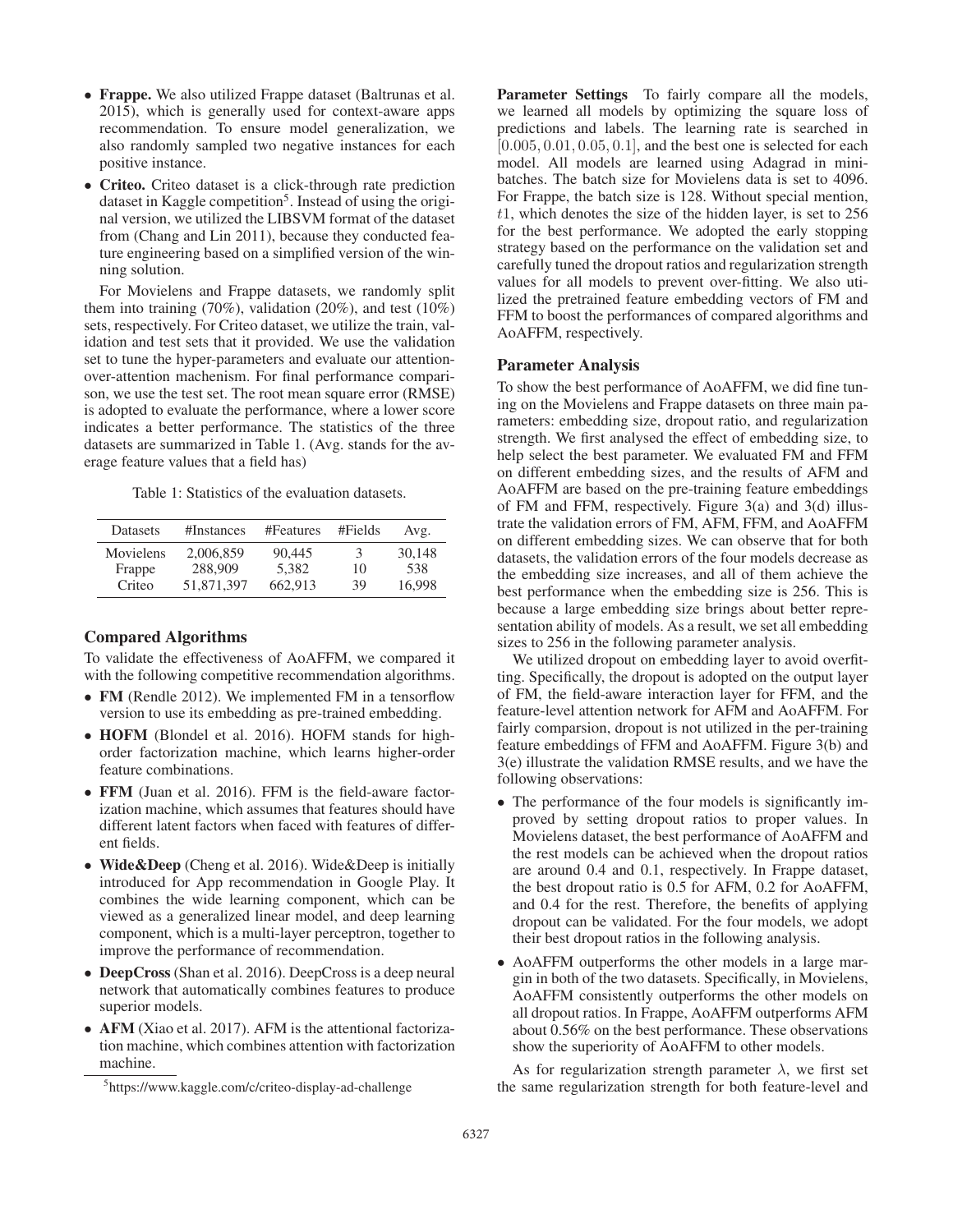

Figure 3: RMSE results on the validation sets of FM, AFM, FFM, and AoAFFM under different parameters.

| Datasets         | Models        | #Embedding Size | #Dropout Ratio | #Regularization Strength | <b>RMSE</b> |
|------------------|---------------|-----------------|----------------|--------------------------|-------------|
| <b>Movielens</b> | <b>AFM</b>    | 256             | 0.1            |                          | 0.4339      |
|                  | AoAFM         | 256             | 0.1            |                          | 0.4248      |
|                  | <b>AFFM</b>   | 256             | 0.3            | (0.1)                    | 0.4178      |
|                  | <b>AOAFFM</b> | 256             | 0.4            |                          | 0.4128      |
| Frappe           | <b>AFM</b>    | 256             | 0.6            | 10                       | 0.3089      |
|                  | AoAFM         | 256             | 0.3            |                          | 0.3068      |
|                  | <b>AFFM</b>   | 256             | 0.2            |                          | 0.3130      |
|                  | <b>AoAFFM</b> | 256             | 0.2            | (0.1)                    | 0.3116      |

Table 2: The comparsion between attention-over-attention mechanism and the attentioin mechanism of AFM.

interaction-level attention for AoAFFM, then we evaluate AoAFFM and AFM on serveral regularization strength values. As shown in Figure 3(c) and 3(f), in Movielens, the regularization indeed helps to improve the best performance as the regularization strength grows to 1. However, the RMSE results increase when the regularization strength reachs 10, which indicates a larger regularization strength does not always lead to a better performance. As the same, in Frappe, a propoer regularization strength also improves the best performance. Moreover, in both of the two datasets, AoAFFM outperfroms AFM on most regularization values, which illustrates its superiority. Without special mention, the regularization strength is set to the best for the AFM and AoAFFM in the following comparsion.

## Impact of attention-over-attention layer

To further evaluate the impact of attention-over-attention layer and answer RQ 2, we first employed the attention-overattention layer on the feature embedding of FM and named

the model as AoAFM, then compared AoAFM with AFM on Movielens and Frappe datasets. Furthermore, we employed the attention mechanism of AFM on the feature embedding of FFM and named the model as AFFM, then compared AFFM with AoAFFM on both datasets. We carefully tuned dropout ratio and regularizatioin strength for AoAFM and AFFM as we do in parameter analysis, then we trained each model for ten times and obtained their average validation RMSE as the final results.

Table 2 shows the average validation RMSE results of the four models and the corresponding parameters. We find that AoAFM attains lower RMSE results compared with AFM on both datasets, and AoAFFM also outperforms AFFM on both datasets. Moreover, while the best performance of AFM is better than that of AoAFFM on Frappe in Figure 3(f), we observe that AoAFM finally outperforms AFM on Frappe. The observation confirms that, by addressing the problem of redundant features as we proposed, attentionover-attention mechanism outperforms the attention mech-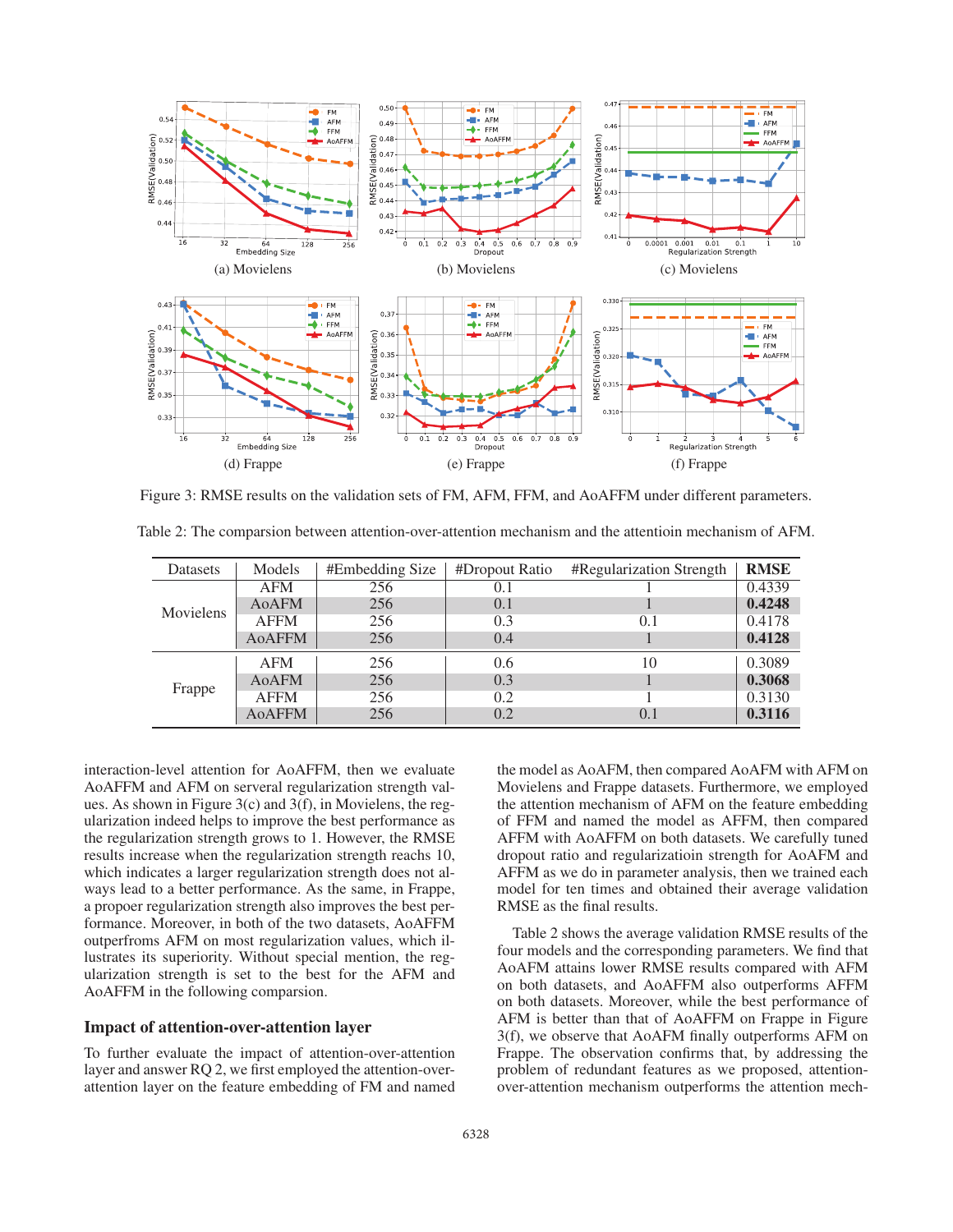

Figure 4: Training and validation error of each epoch.

anism of AFM, no matter the based feature embedding is FM or FFM.

### Performance Comparison

To answer RQ 3, we compared our results with the stateof-the-art algorithms. Table 3 shows the test RMSE results of all algorithms with embedding size  $K=256$  on Movielens and Frappe datasets, where #param denotes the number of parameters and M stands for "million". As shown in Table 3, AoAFFM achieves the best performance on Movielens dataset, significantly outperforming FM and FFM and better than AFM. This means that the design of feature-level and interaction-level attention on field-aware embedding vectors can indeed better capture the characteristics of features and feature interactions. We also notice that the performance of FFM is better than FM, HOFM, DeepCross. This validates that the field information can be of great use to improve the performance. As for the Frappe datasets, it is worth noting that the performance of AoAFM is better than that of AFM, which validates our intuition that AFM may fail to discriminate redundant feature interactions. However, because of the poor performance of FFM, AoAFFM only achieves the third best performance after AoAFM and AFM. The good performance of HOFM and Wide&Deep proves that higher-order feature interactions can indeed be helpful, but the wide part of Wide&Deep still relies on expertise feature engineering and HOFM almost doubles the amount of parameters yet the improvement is little. Deep Cross performs even worse than FM, which means that deeper learning does not always help for improvement.

Figure 4 shows the training and validation errors of

Table 3: Test RMSE results of all algorithms on embedding size K=256 on Movielens and Frappe dataset.

|               | $K = 256$        |             |               |             |
|---------------|------------------|-------------|---------------|-------------|
| Model         | <b>Movielens</b> |             | <b>Frappe</b> |             |
|               | #param           | <b>RMSE</b> | #param        | <b>RMSE</b> |
| <b>FM</b>     | 23.24M           | 0.4735      | 1.38M         | 0.3324      |
| <b>HOFM</b>   | 46.40M           | 0.4636      | 2.76M         | 0.331       |
| Wide&Deep     | 24.69M           | 0.4512      | 4.66M         | 0.3246      |
| Deep Cross    | 25.42M           | 0.5130      | 8.93M         | 0.3548      |
| <b>FFM</b>    | 69.55M           | 0.4478      | 13.78M        | 0.3345      |
| <b>AFM</b>    | 23.31M           | 0.4364      | 1.44M         | 0.3126      |
| <b>AoAFM</b>  | 23.31M           | 0.4234      | 1.46M         | 0.3112      |
| <b>AoAFFM</b> | 69.61M           | 0.4126      | 13.84M        | 0.3141      |

Table 4: Test RMSE results of AoAFFM, AFM, FFM, FM on Criteo dataset.

| Model         | <b>Criteo</b>      |             |  |  |
|---------------|--------------------|-------------|--|--|
|               | parameter settings | <b>RMSE</b> |  |  |
| <b>FM</b>     | $K=40, bs=4096$    | 0.3971      |  |  |
| <b>FFM</b>    | $K=4,bs=128$       | 0.3851      |  |  |
| <b>AFM</b>    | $K=40, bs=4096$    | 0.3892      |  |  |
| <b>AOAFFM</b> | $K=4,bs=128$       | 0.3808      |  |  |

AoAFFM, AFM and FFM of each epoch on Movielens and Frappe datasets. For Movielens, we can see that the validation error of AoAFFM converges faster than both AFM and FFM. For Frappe, both of the train and validation errors of AoAFFM converge faster than the other models. The observations validate that AoAFFM has better representation ability of features. Although AoAFFM shows higher training error than FFM and AFM on Movielens, the lowest test error shows that AoAFFM is not overfitting the data and has the best generalization ability.

### Large-scale Dataset Performance

To further demonstrate the effectiveness of our AoAFFM, we also test the performance of AoAFFM, AFM, FFM, and FM on the large-scale click-through rate prediction Criteo dataset. For comparison, we choose the most competitive algorithm AFM and two baselines: FFM and FM. Table 4 shows their test RMSE results on Criteo dataset, where K stands for the size of embedding vectors and bs stands for the batch size. We chose a smaller batch size for FFM and AoAFFM because of the computation power limits. We observe that AoAFFM can still outperform FM and AFM even when the embedding size is only 4. In addition, the performance of FFM is slightly better than that of AFM. This proves that the field information is of great importance since features in web applications are mostly discrete and categorical. Moreover, we observe that AoAFFM outperforms other models most in Movielens than in Criteo and Frappe datasets, as the average number of field features increases, which means the field-aware embedding layer works better when the field has more features.